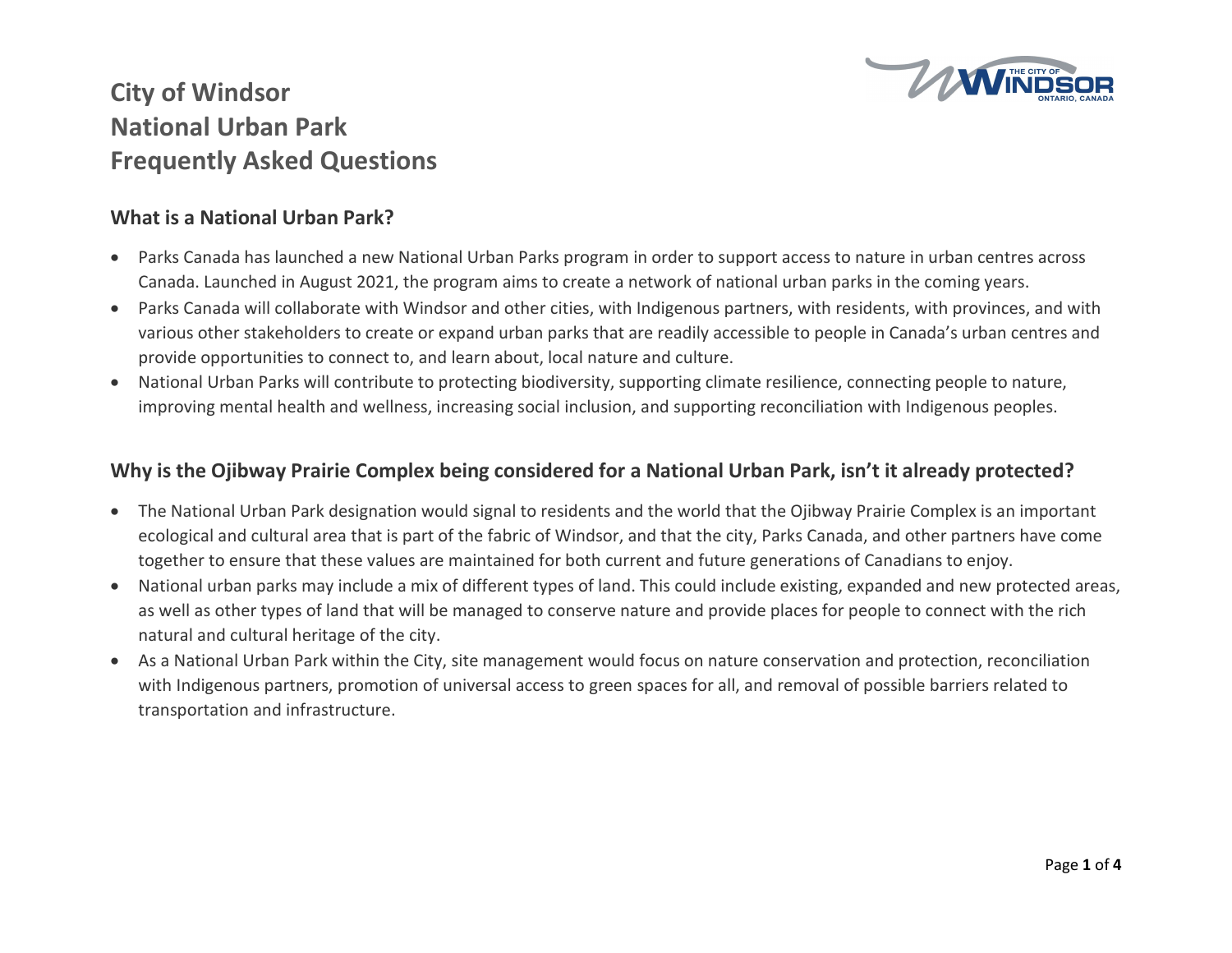

#### Where could the National Urban Park be located?

- The City of Windsor is collaborating with Parks Canada in the initial stages toward creating a National Urban Park in Windsor's southwest end.
- The focus of the study area is the Ojibway Prairie Complex, which is home to oak forest, savannah, and tallgrass prairie habitats. The study area includes the following areas:
	- o Ojibway Park
	- o Ojibway Prairie Provincial Nature Reserve
	- o Tallgrass Prairie Park
	- o Spring Garden Natural Area
	- o Black Oak Heritage Park
	- o Ojibway Shores
	- o Oakwood Natural Area
- The most striking aspect of the Ojibway Prairie Complex is the tremendous variety of its vegetation and animal life. Wetlands, forest, savannah and prairie ecosystems provide habitat for a great number of rare plants, insects, reptiles, birds and mammals.
- Other nearby natural areas may also be studied or considered for possible inclusion in the National Urban Park, particularly those that enhance opportunities for conservation, connectivity, accessibility and reconciliation with Indigenous peoples.

### When will Windsor get a National Urban Park?

- Implementing a project such as this takes time. The project is currently in the Pre-Feasibility Assessment phase, which means it is in the initial stages of a multi-phase, multi-year timeline that may eventually lead to the creation of a National Urban Park within our City.
- The City of Windsor is actively working with Parks Canada to coordinate and undertake the necessary feasibility assessments for the park study area.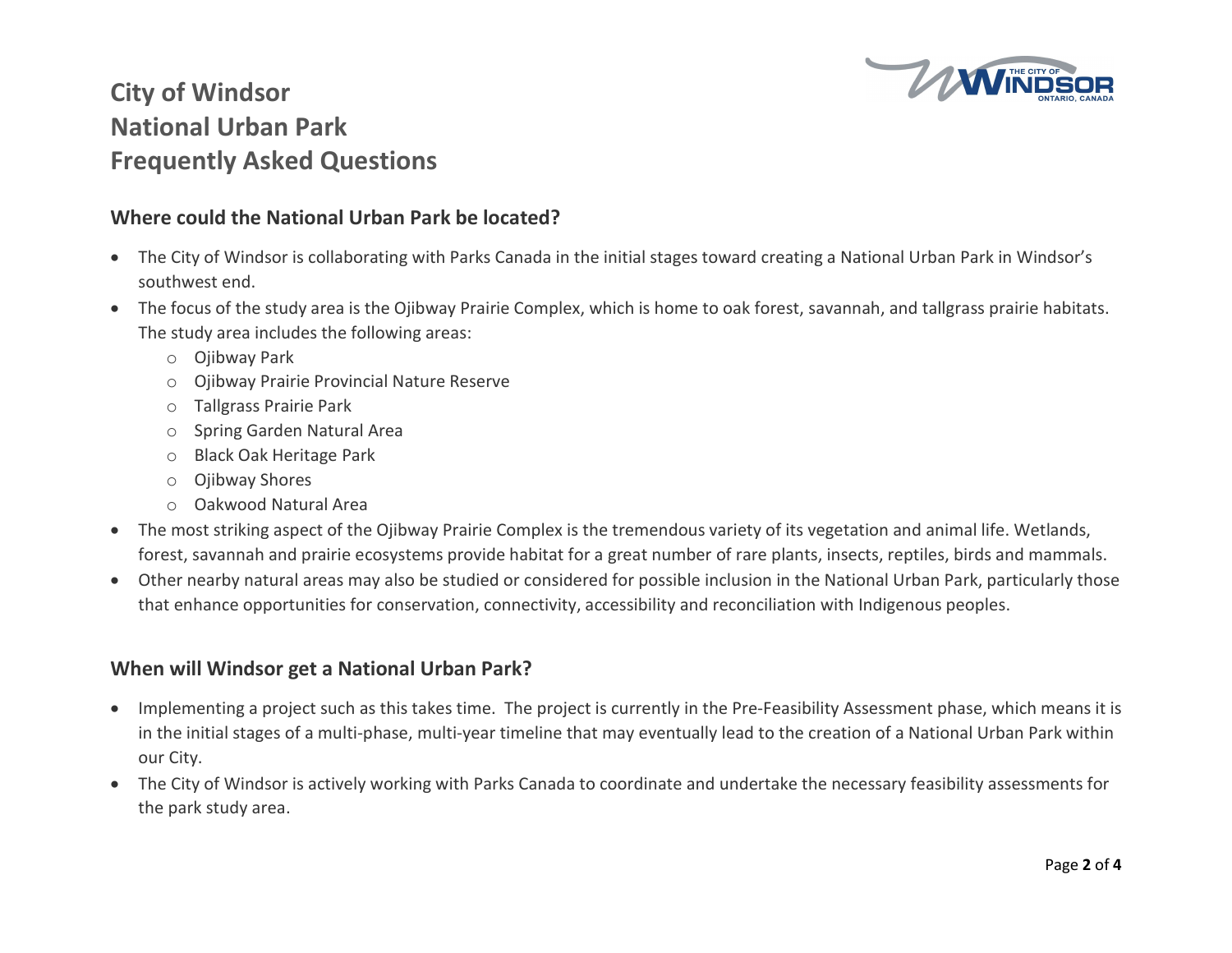

#### What's being done?

- The City will continue working with Parks Canada to advance the objectives of this phase, and to engage with key partners and stakeholders to solicit their input and advice to inform a vision for the park.
- Parks Canada is reaching out to Indigenous communities with historic and linguistic ties to the site to participate in the exploration of the National Urban Park proposal, in the spirit of reconciliation.
- Various studies and assessments of the park study area will be undertaken during this phase to fully understand the natural and cultural values of the sites, their potential for restoration, conservation and use, and to identify associated challenges and potential opportunities.

### Can I have a say?

 Yes, we are happy to hear any comments you may have. You can reach us at the email address below. Should the project progress beyond the Pre-Feasibility Assessment phase, there will be opportunities for public engagement to help inform and shape a vision for the park, conservation aims, and visitor experiences.

### Will there be any changes to the park from the way it is now? Will I have to pay to get in?

 Determining operational plans, programming and entry fees, if any, will occur in future phases. It is not expected that your experience would change from today; in fact, we expect the designation of a National Urban Park would offer increased opportunities for immersive educational and recreational experiences and connection with the Ojibway Prairie Complex.